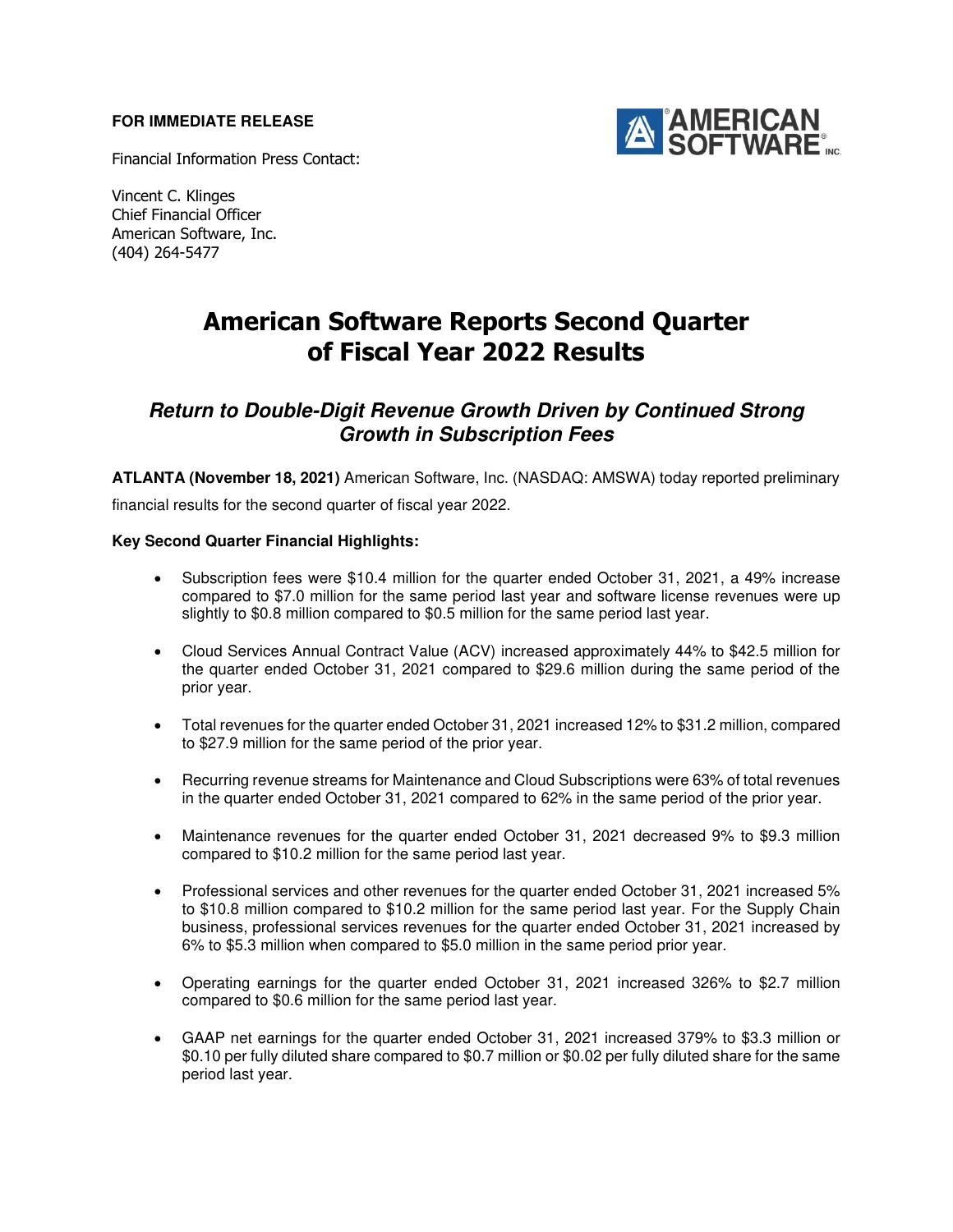- Adjusted net earnings for the quarter ended October 31, 2021, which excludes non-cash stockbased compensation expense and amortization of acquisition-related intangibles, increased 173% to \$4.2 million or \$0.12 per fully diluted share compared to \$1.5 million or \$0.05 per fully diluted share for the same period last year.
- EBITDA increased by 74% to \$3.7 million for the quarter ended October 31, 2021 compared to \$2.1 million for the same period last year.
- Adjusted EBITDA increased by 70% to \$4.8 million for the quarter ended October 31, 2021 compared to \$2.8 million for the same period last year. Adjusted EBITDA represents GAAP net earnings adjusted for amortization of intangibles, depreciation, interest income/(expense) & other, net, income tax expense/ (benefit) and non-cash stock-based compensation expense.

## **Key Fiscal 2022 Year to Date Financial Highlights:**

- Subscription fees were \$20.1 million for the six months ended October 31, 2021, a 51% increase compared to \$13.3 million for the same period last year, while Software license revenues were \$1.3 million compared to \$1.2 million for the same period last year, reflecting our conversion to the SaaS engagement model.
- Total revenues for the six months ended October 31, 2021 increased 10% to \$60.5 million compared to \$55.2 million for the same period last year.
- Recurring revenue streams for Maintenance and Cloud Services were 64% of total revenues for the six-month period ended October 31, 2021 compared to 61% in the same period of the prior year.
- Maintenance revenues for the six months ended October 31, 2021 were \$18.7 million, a 9% decrease compared to \$20.5 million for the same period last year.
- Professional services and other revenues for the six months ended October 31, 2021 increased 1% to \$20.3 million compared to \$20.1 million for the same period last year.
- For the six months ended October 31, 2021, the Company reported operating earnings of approximately \$4.5 million compared to \$1.5 million for the same period last year, a 194% increase.
- GAAP net earnings were approximately \$6.3 million or \$0.18 per fully diluted share for the six months ended October 31, 2021, a 130% increase compared to \$2.7 million or \$0.08 per fully diluted share for the same period last year.
- Adjusted net earnings for the six months ended October 31, 2021, which exclude stock-based compensation expense and amortization of acquisition-related intangibles, increased 81% to \$7.8 million or \$0.23 per fully diluted share, compared to \$4.3 million or \$0.13 per fully diluted share for the same period last year.
- EBITDA increased by 41% to \$6.6 million for the six months ended October 31, 2021 compared to \$4.7 million for the same period last year.
- Adjusted EBITDA increased 43% to \$8.4 million for the six months ended October 31, 2021 compared to \$5.9 million for the six months ended October 31, 2020. Adjusted EBITDA represents GAAP net earnings adjusted for amortization of intangibles, depreciation, interest income & other, net, income tax (benefit)/expense and non-cash stock-based compensation.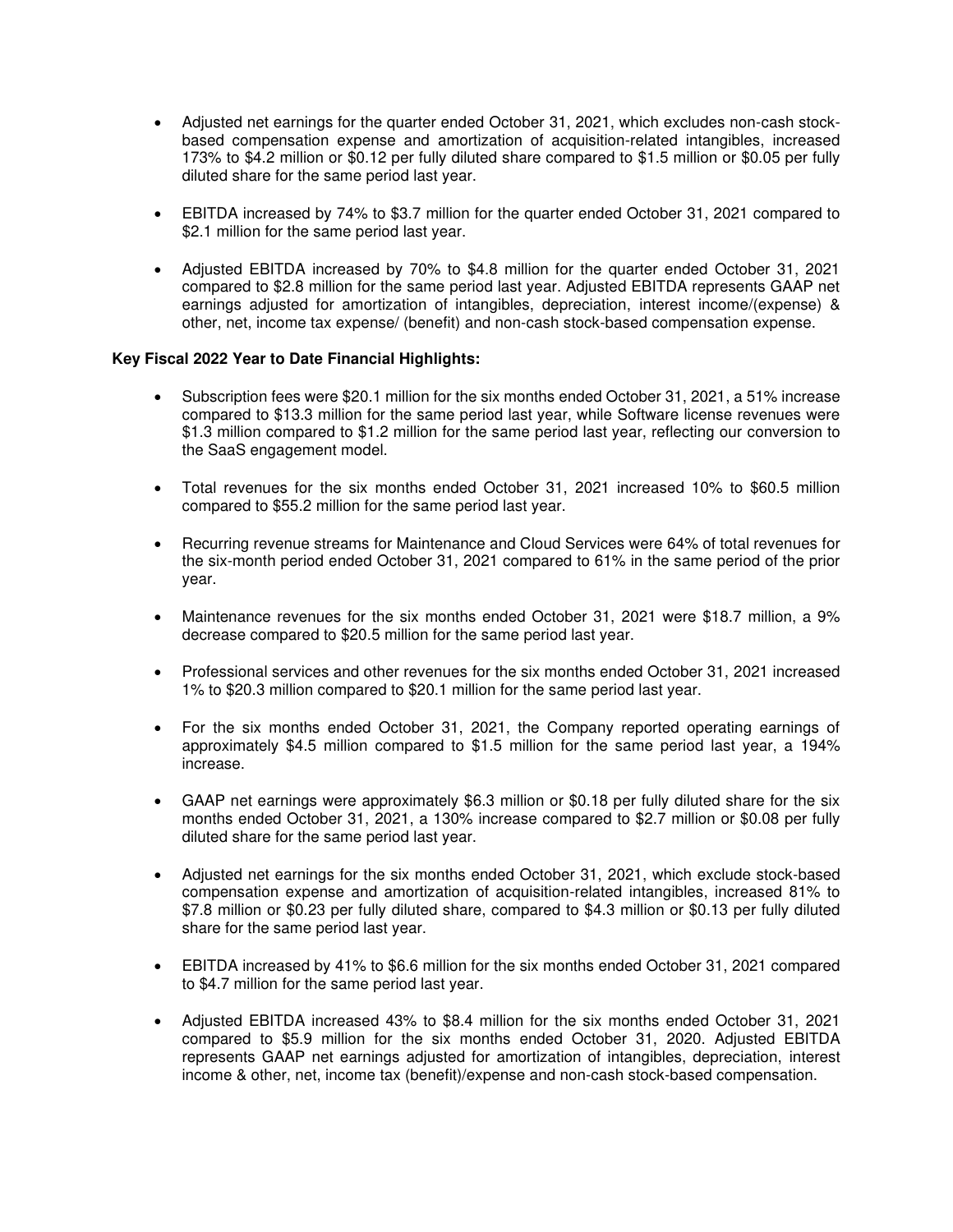The overall financial condition of the Company remains strong, with cash and investments of approximately \$111.3 million, an increase of approximately \$16.7 million when compared to October 31, 2020, and no debt as of October 31, 2021. During the second quarter of fiscal year 2022, the Company paid shareholder dividends of approximately \$3.7 million.

"Our second quarter of fiscal year 2022 is off to a solid start with two consecutive quarters of doubledigit growth in our Supply Chain Management segment and a 44% increase in Cloud Services ACV when compared to the same period last year," said Allan Dow, CEO and president of American Software. "Our backlog as measured by our Remaining Performance Obligations (RPO) increased 58% to \$123 million in the second quarter when compared to last year, reflecting a new record for the company. As we head into our seasonally stronger second half, we expect to build upon our momentum as we execute against our growing pipeline and as enterprises increasingly adopt cloud-based supply chain transformation solutions."

"This past quarter also emphasized that sustainability initiatives are becoming increasingly influential to consumers and, consequently, businesses. Many companies are evaluating their social and environmental initiatives and are finding that a majority of their impact can be traced back to their supply chain practices," continued Dow. "This is driving companies of all sizes to lean on technology to measure their emissions and identify opportunities for improvement. We believe the future of supply chain sustainability is rooted in transparency, traceability and automation."

#### **Key Second quarter of fiscal year 2022 highlights:**

#### **Customers & Channels**

- Notable new and existing customers placing orders with the Company in the second quarter include: Diversey, Inc., Gerdau Ameristeel US, Inc., Griffith Foods Worldwide, Inc., Lacoste Operations, Lindsay Corporation, Sauer Brands, Inc, Stichd B.V., Whitebridge Pet Brands, LLC.
- During the quarter, SaaS subscription and/or software license agreements were signed with customers located in the following 6 countries: Belgium, Canada, France, Mexico, New Zealand, and United States.
- Logility, Inc. and Demand Management, Inc., wholly owned subsidiaries of the Company, were recognized as SupplyChainBrain's 2021 100 Great Supply Chain Partners. The recognized companies are a select group of companies whose customers recognize them for providing outstanding solutions and services.
- During the quarter, Logility announced its ranking as the highest in the Digital Planning Use Case in the 2021 Gartner "Critical Capabilities for Supply Chain Planning Solutions" report. Logility's Digital Supply Chain Platform offers support for a broad range of supply chain planning requirements, from sales and operations planning (S&OP) through manufacturing.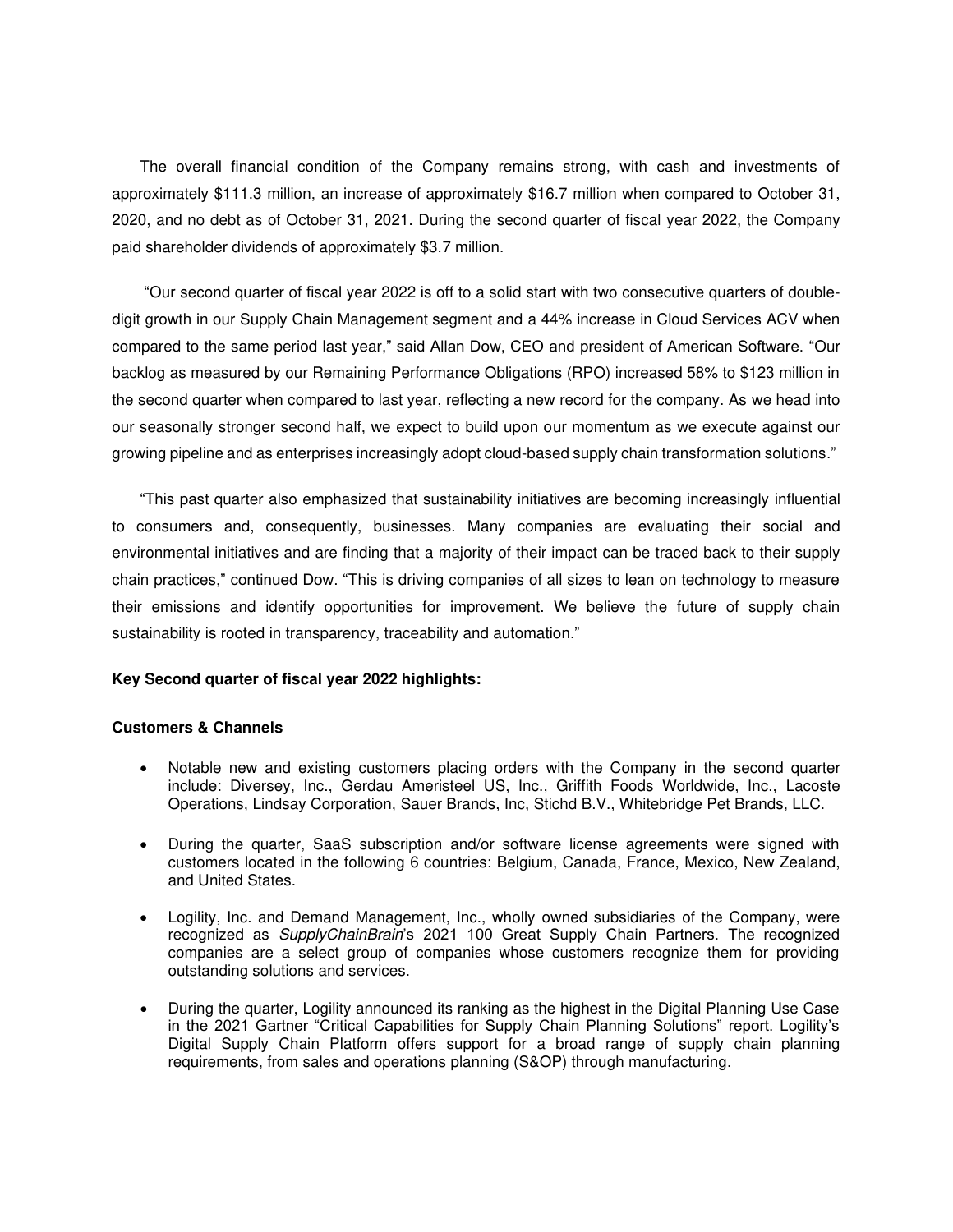• Also during the quarter, Logility and Demand Management congratulated their customers who were recognized as *Supply & Demand Chain Executive's* 2021 Women in Supply Chain. Customers recognized were Mandy McCain of Berry Global, Katherine Storer of Berlin Packaging, Stephanie Francis of ChemPoint, Michelle Wielemaker of Capral Australia and Mariam Belghith of Laboratories Philadelphia in Sfax, Tunisia (laboratories SIMED).

# **Company and Technology**

- During the quarter, Logility announced its partnership with PricewaterhouseCoopers (PwC) to bring the latest innovation in supply chain technology and services to strengthen its local Brazilian market presence and enable digital transformation.
- Logility announced the partnership with Visus LLC to support analytics customers and their digital transformation journeys. The partnership leverages digital solutions using web and mobile technology to help drive value.
- Logility also announced its latest software release which supports corporate social responsibility and supply chain traceability goals. Logility 21.02 powers technology to ensure sustainable, ethical practices that support brand integrity and corporate responsibility.
- Also during the quarter, Logility announced the partnership with ArcherGrey to strengthen consulting and technology solutions for its customers. The partnership will support the evolving needs of customers in a rapidly changing supply chain environment.

#### **About American Software, Inc.**

Atlanta-based American Software, Inc. (**NASDAQ: AMSWA**), through its operating entities, delivers an innovative technical platform with AI-powered capabilities for supply chain management and advanced retail planning that is accelerating digital supply chain optimization from product concept to customer availability. Logility, Inc. is helping large enterprise companies transform their supply chain operations to gain a competitive advantage. Recognized for its high-touch approach to customer service, rapid implementations and industry-leading return on investment (ROI), Logility customers include Big Lots, Husqvarna Group, Parker Hannifin, Sonoco Products and Red Wing Shoe Company. Demand Management, Inc. delivers affordable, easy-to-use supply chain planning solutions designed to increase forecast accuracy, improve customer service and reduce inventory to maximize profits and lower costs. Demand Management serves customers such as Siemens Healthcare, AutomationDirect.com and Newfoundland Labrador Liquor Corporation. Customers of New Generation Computing, Inc. which are now serviced by Logility and Demand Management, include Brooks Brothers, Carter's, Destination XL, Foot Locker, Jockey International, Lacoste and Spanx. The comprehensive American Software supply chain and retail planning portfolio delivered in the cloud includes advanced analytics, supply chain visibility, demand, inventory and replenishment planning, Sales and Operations Planning (S&OP), Integrated Business Planning (IBP), supply and inventory optimization, manufacturing planning and scheduling, retail merchandise and assortment planning and allocation, product lifecycle management (PLM), sourcing management, vendor quality and compliance, and product traceability. For more information about American Software, please visit [www.amsoftware.com,](http://www.amsoftware.com/) call (626) 657-0013 or emai[l kliu@amsoftware.com.](mailto:kliu@amsoftware.com)

#### **Operating and Non-GAAP Financial Measures**

The Company includes operating measures (ACV) and other non-GAAP financial measures (EBITDA, adjusted EBITDA, adjusted net earnings and adjusted net earnings per share) in the summary financial information provided with this press release as supplemental information relating to its operating results.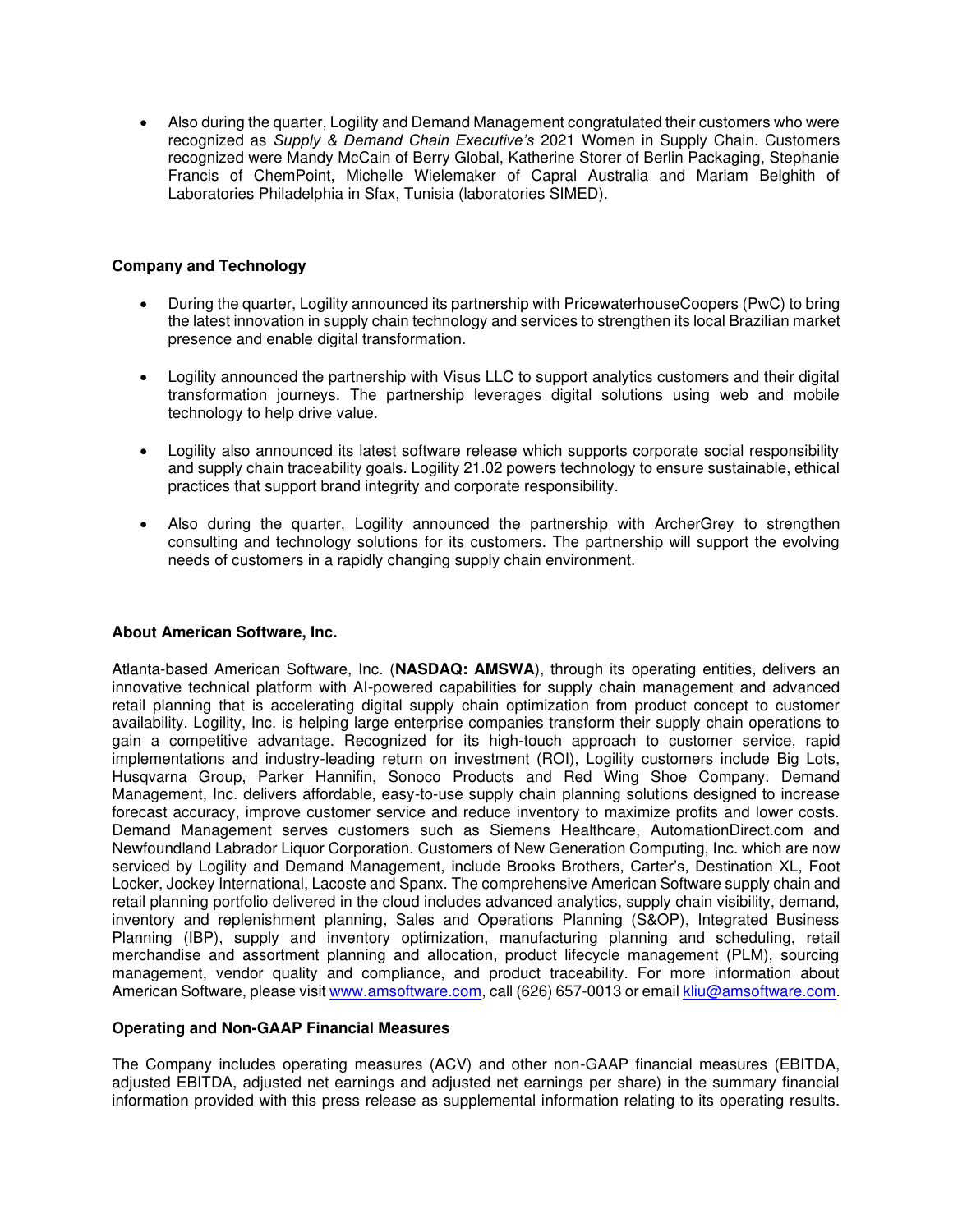This financial information is not in accordance with, or an alternative for, GAAP-compliant financial information and may be different from the operating or non-GAAP financial information used by other companies. The Company believes that this presentation of ACV, EBITDA, adjusted EBITDA, adjusted net earnings and adjusted net earnings per share provides useful information to investors regarding certain additional financial and business trends relating to its financial condition and results of operations. ACV is a forward-looking operating measure used by management to better understand cloud services (SaaS and other related cloud services) revenue trends within the Company's business, as it reflects the Company's current estimate of revenue to be generated under existing customer contracts in the forward 12-month period. EBITDA represents GAAP net earnings adjusted for amortization of intangibles, depreciation, interest income/(expense) & other, net, and income tax (benefit)/expense. Adjusted EBITDA represents GAAP net earnings adjusted for amortization of intangibles, depreciation, interest income & other, net, income tax (benefit)/expense and non-cash stock-based compensation expense.

## **Forward Looking Statements**

This press release contains forward-looking statements that are subject to substantial risks and uncertainties. There are a number of factors that could cause actual results or performance to differ materially from what is anticipated by statements made herein. These factors include, but are not limited to, continuing U.S. and global economic uncertainty and the timing and degree of business recovery; the irregular pattern of the Company's revenues; dependence on particular market segments or customers; competitive pressures; market acceptance of the Company's products and services; technological complexity; undetected software errors; potential product liability or warranty claims; risks associated with new product development; the challenges and risks associated with integration of acquired product lines, companies and services; uncertainty about the viability and effectiveness of strategic alliances; the Company's ability to satisfy in a timely manner all Securities and Exchange Commission (SEC) required filings and the requirements of Section 404 of the Sarbanes-Oxley Act of 2002 and the rules and regulations adopted under that Section; as well as a number of other risk factors that could affect the Company's future performance. For further information about risks the Company could experience as well as other information, please refer to the Company's current Form 10-K and other reports and documents subsequently filed with the SEC. For more information, contact: Kevin Liu, American Software, Inc., (626) 657-0013 or email [kliu@amsoftware.com.](mailto:kliu@amsoftware.com)

Logility® is a registered trademark of Logility, Inc. Other products mentioned in this document are registered, trademarked or service marked by their respective owners.

###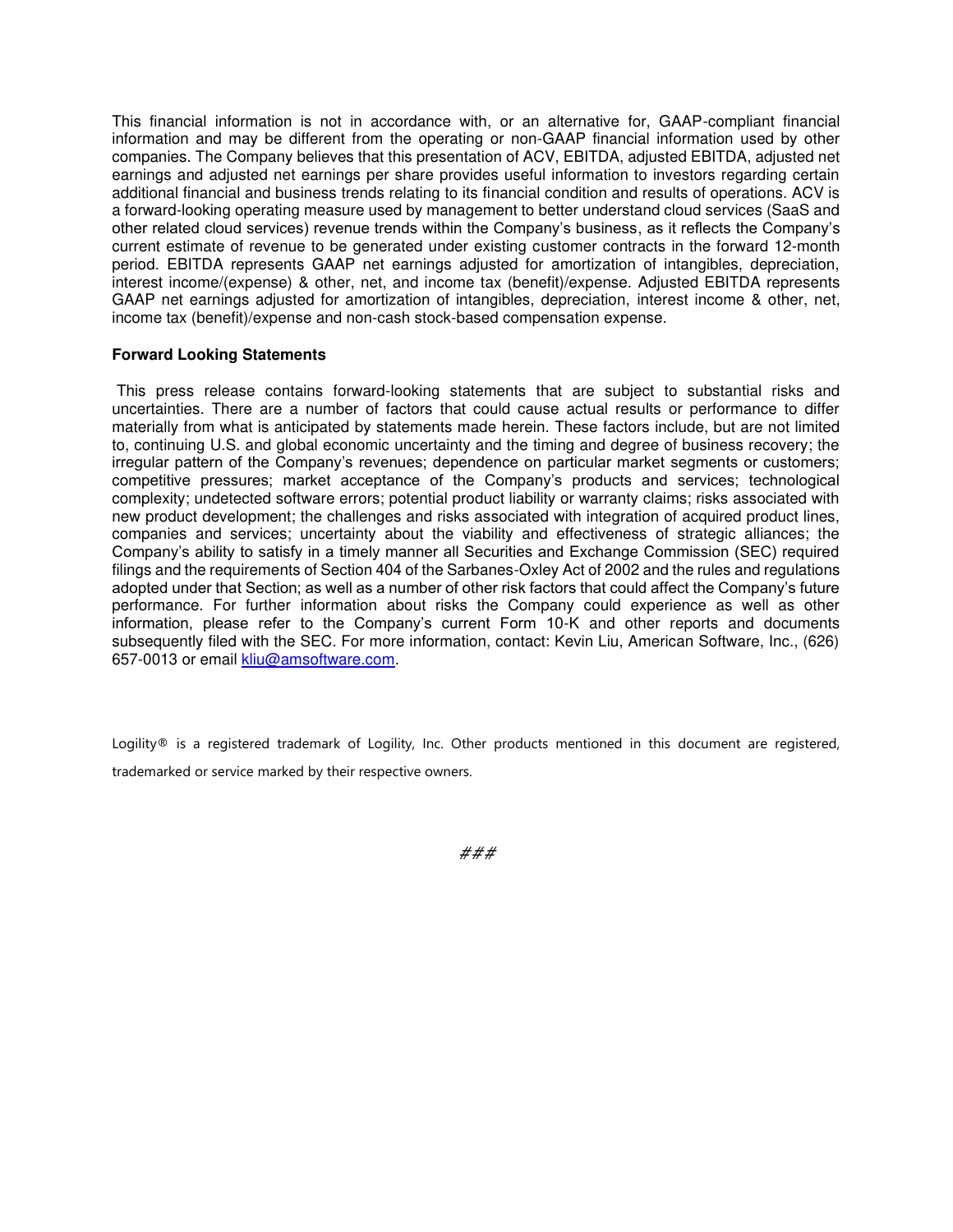#### **AMERICAN SOFTWARE, INC. Consolidated Statements of Operations Information (In thousands, except per share data, unaudited)**

|                                                    |              | <b>Second Quarter Ended</b><br>October 31, |                          | <b>Six Months Ended</b><br>October 31, |              |               |
|----------------------------------------------------|--------------|--------------------------------------------|--------------------------|----------------------------------------|--------------|---------------|
|                                                    |              |                                            | Pct                      |                                        |              | Pct           |
| Revenues:                                          | 2021         | 2020                                       | Chg.                     | 2021                                   | 2020         | Chg.          |
| Subscription fees                                  | \$<br>10,361 | \$<br>6,966                                | 49%                      | \$<br>20,149                           | \$<br>13,329 | 51%           |
| License fees                                       | 805          | 450                                        | 79%                      | 1,297                                  | 1,237        | 5%            |
| Professional services & other                      | 10,779       | 10,242                                     | 5%                       | 20,308                                 | 20,056       | 1%            |
| Maintenance                                        | 9,266        | 10,223                                     | (9%)                     | 18,728                                 | 20,537       | (9%)          |
| <b>Total Revenues</b>                              | 31,211       | 27,881                                     | 12%                      | 60,482                                 | 55,159       | 10%           |
| Cost of Revenues:                                  |              |                                            |                          |                                        |              |               |
| Subscription services                              | 3,404        | 2,946                                      | 16%<br>(64               | 6,628                                  | 5,705        | 16%<br>(71)   |
| License fees                                       | 198          | 553                                        | %                        | 357                                    | 1,228        | %             |
| Professional services & other                      | 7,477        | 7,624                                      | (2%)<br>(10)             | 14,487                                 | 15,454       | (6%)          |
| Maintenance                                        | 1,746        | 1,941                                      | $\frac{1}{2}$            | 3,720                                  | 3,714        | $0\%$         |
| <b>Total Cost of Revenues</b>                      | 12,825       | 13,064                                     | (2%)                     | 25,192                                 | 26,101       | (3%)          |
| Gross Margin                                       | 18,386       | 14,817                                     | 24%                      | 35,290                                 | 29,058       | 21%           |
| Operating expenses:                                |              |                                            |                          |                                        |              |               |
| Research and development                           | 4,278        | 4,463                                      | (4% )<br>(100)           | 8,702                                  | 8,803        | (1%)<br>(100) |
| Less: capitalized development                      |              | (126)                                      | %                        |                                        | (371)        | %)            |
| Sales and marketing                                | 5,892        | 5,429                                      | 9%                       | 12,012                                 | 10,173       | 18%           |
| General and administrative                         | 5,476        | 4,367                                      | 25%                      | 10,010                                 | 8,831        | 13%           |
| Amortization of acquisition-related<br>intangibles | 53           | 53                                         | $0\%$                    | 106                                    | 106          | 0%            |
| <b>Total Operating Expenses</b>                    | 15,699       | 14,186                                     | 11%                      | 30,830                                 | 27,542       | 12%           |
| <b>Operating Earnings</b>                          | 2,687        | 631                                        | 326<br>℅                 | 4,460                                  | 1,516        | 194<br>%      |
| Interest Income/(Expense) & Other, Net             | 930          | (42)                                       | nm                       | 1.367                                  | 1.290        | 6%            |
| Earnings Before Income Taxes                       | 3,617        | 589                                        | $\overline{514}$<br>$\%$ | 5,827                                  | 2,806        | 108<br>$\%$   |
| Income Tax Expense/(Benefit)                       | 303          | (103)                                      | nm                       | (434)                                  | 80           | nm            |
| Net Earnings                                       | \$<br>3,314  | \$<br>692                                  | 379<br>$\%$              | \$<br>6,261                            | \$<br>2,726  | 130<br>%      |
| Earnings per common share: (1)                     |              |                                            |                          |                                        |              |               |
| Basic                                              | \$<br>0.10   | \$<br>0.02                                 | 400<br>$\%$              | \$<br>0.19                             | \$<br>0.08   | 138<br>$\%$   |
| Diluted                                            | \$<br>0.10   | \$<br>0.02                                 | 400<br>%                 | \$<br>0.18                             | \$<br>0.08   | 125<br>%      |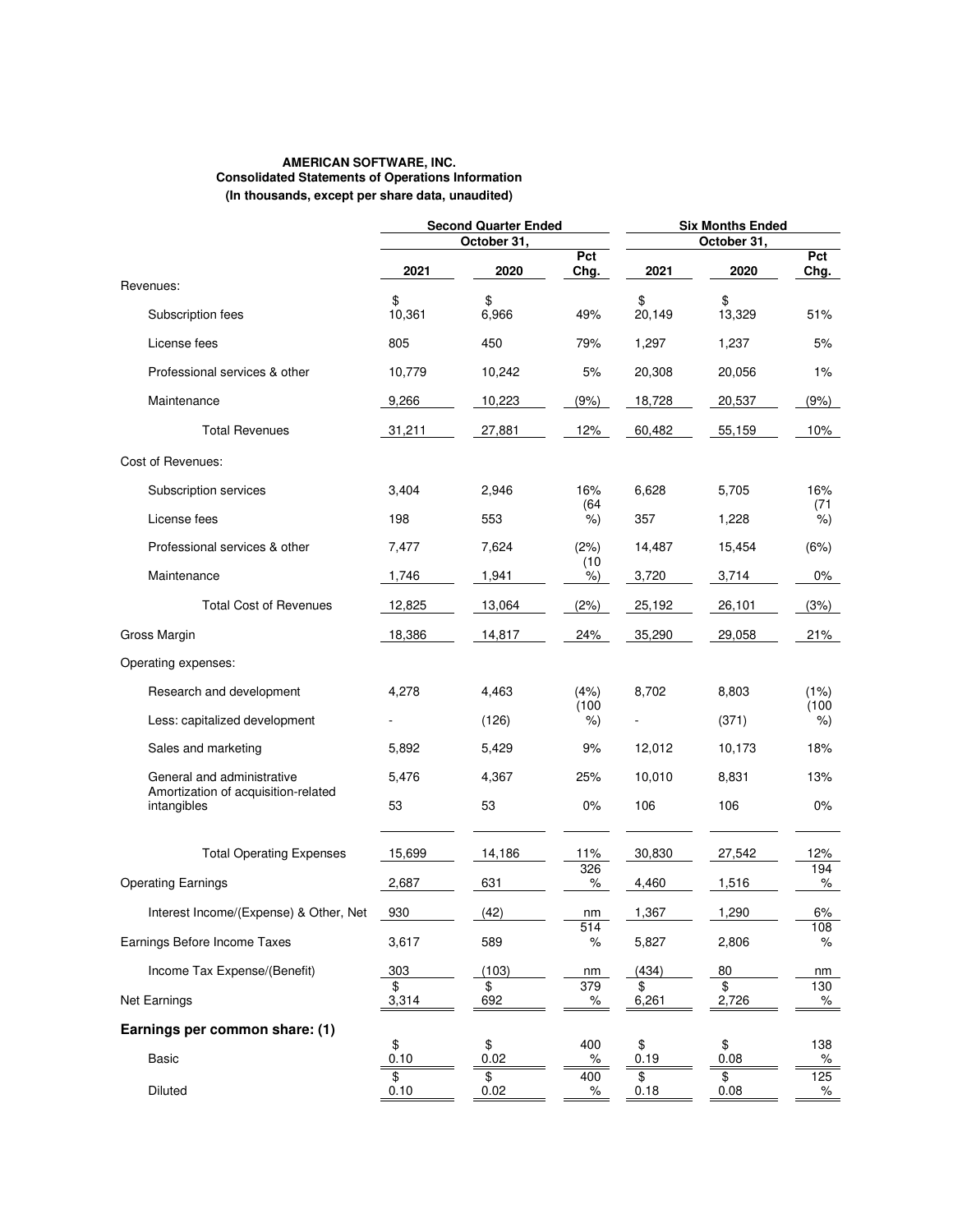#### **Weighted average number of common shares outstanding:**

| Basic   | 33.336 | 32.489 | 33.195 | 32.414 |
|---------|--------|--------|--------|--------|
| Diluted | 34.684 | 32.896 | 34.448 | 32,919 |

nm- not meaningful

## **AMERICAN SOFTWARE, INC. NON-GAAP MEASURES OF PERFORMANCE (In thousands, except per share data, unaudited)**

|                                                                               | <b>Second Quarter Ended</b><br>October 31. |           | <b>Six Months Ended</b><br>October 31. |             |             |                  |
|-------------------------------------------------------------------------------|--------------------------------------------|-----------|----------------------------------------|-------------|-------------|------------------|
|                                                                               |                                            |           |                                        |             |             |                  |
|                                                                               | 2021                                       | 2020      | Pct<br>Chg.                            | 2021        | 2020        | Pct<br>Chg.      |
| <b>NON-GAAP Operating Earnings:</b>                                           |                                            |           |                                        |             |             |                  |
| <b>Operating Earnings (GAAP Basis)</b><br>Amortization of acquisition-related | \$<br>2,687                                | \$<br>631 | 326<br>%<br>(83                        | \$<br>4.460 | \$<br>1.516 | 194<br>%<br>(83) |
| intangibles                                                                   | 53                                         | 311       | %                                      | 106         | 622         | %                |
| Stock-based compensation                                                      | 1.042                                      | 652       | 60%<br>137                             | 1,817       | 1,198       | 52%              |
| <b>NON-GAAP Operating Earnings:</b>                                           | 3,782                                      | 1,594     | %                                      | 6,383       | 3,336       | 91%              |
| Non-GAAP Operating Earnings, as a % of<br>revenue                             | 12%                                        | 6%        |                                        | 11%         | 6%          |                  |

|                                                                    | <b>Second Quarter Ended</b><br>October 31, |                             | <b>Six Months Ended</b> |             |                         |             |
|--------------------------------------------------------------------|--------------------------------------------|-----------------------------|-------------------------|-------------|-------------------------|-------------|
|                                                                    |                                            |                             |                         | October 31, |                         |             |
|                                                                    | 2021                                       | 2020                        | Pct<br>Chg.             | 2021        | 2020                    | Pct<br>Chg. |
| <b>NON-GAAP EBITDA:</b>                                            |                                            |                             |                         |             |                         |             |
| <b>Net Earnings (GAAP Basis)</b>                                   | \$<br>3,314                                | \$<br>692                   | 379<br>$\%$             | \$<br>6,261 | \$<br>2,726             | 130<br>$\%$ |
| Income Tax Expense/(Benefit)<br>Interest Income/(Expense) & Other, | 303                                        | (103)                       | nm                      | (434)       | 80                      | nm          |
| Net                                                                | (930)                                      | 42                          | nm<br>(36)              | (1, 367)    | (1,290)                 | 6%<br>(37)  |
| Amortization of intangibles                                        | 860                                        | 1,353                       | %)                      | 1,816       | 2,883                   | %           |
| Depreciation<br>EBITDA (earnings before interest, taxes,           | 179                                        | 161                         | 11%                     | 353         | 311                     | 14%         |
| depreciation and amortization)                                     | 3,726                                      | 2,145                       | 74%                     | 6,629       | 4,710                   | 41%         |
| Stock-based compensation                                           | 1,042                                      | 652                         | 60%                     | 1,817       | 1,198                   | 52%         |
| <b>Adjusted EBITDA</b>                                             | \$<br>4,768                                | \$<br>2,797                 | 70%                     | \$<br>8,446 | \$<br>5,908             | 43%         |
| EBITDA, as a percentage of revenues                                | 12%                                        | 8%                          |                         | 11%         | 9%                      |             |
| Adjusted EBITDA, as a percentage of<br>revenues                    | 15%                                        | 10%                         |                         | 14%         | 11%                     |             |
|                                                                    |                                            | <b>Second Quarter Ended</b> |                         |             | <b>Six Months Ended</b> |             |
|                                                                    |                                            | October 31,                 |                         |             | October 31,             |             |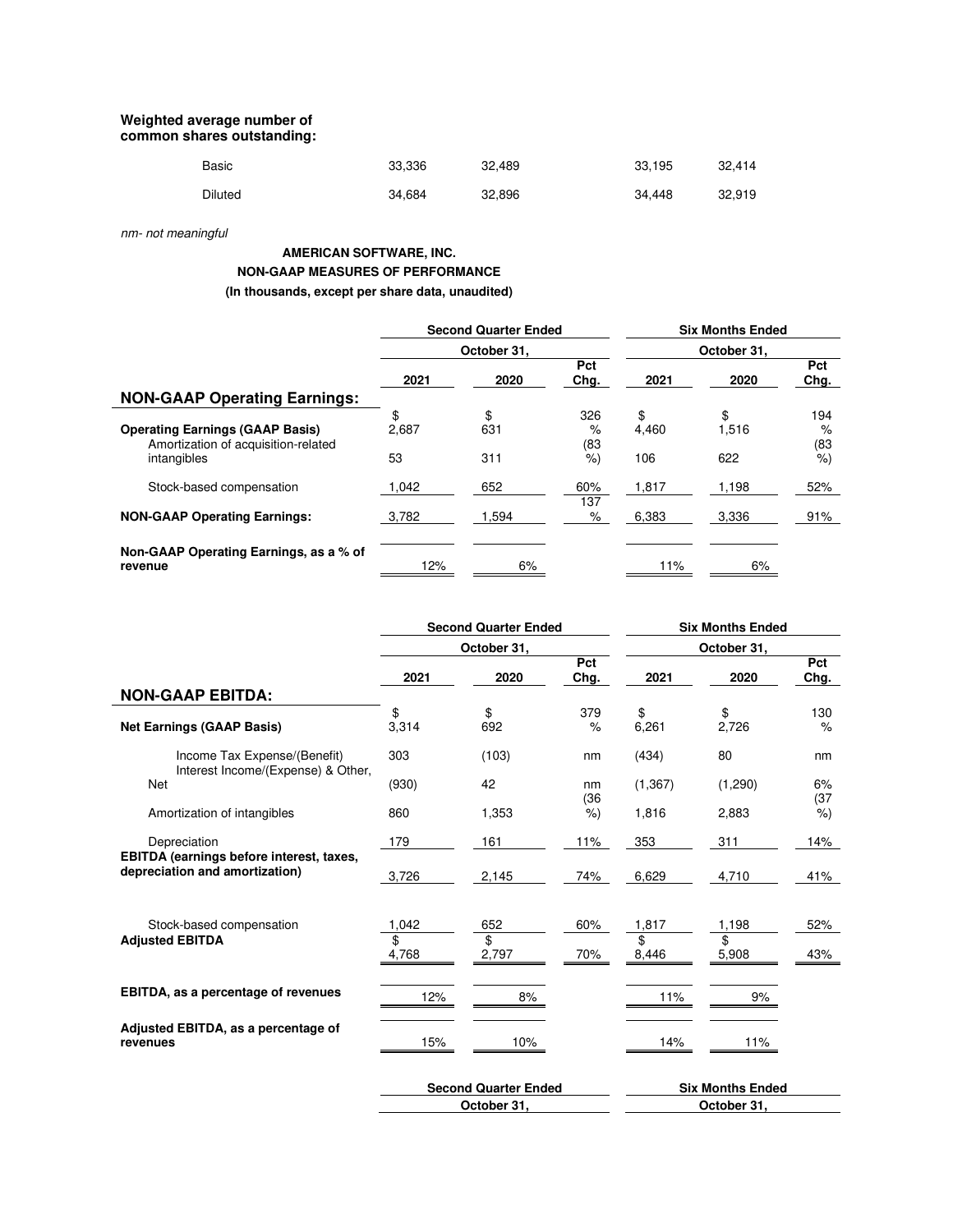|                                                                         |            |            | Pct        |             |             | Pct      |
|-------------------------------------------------------------------------|------------|------------|------------|-------------|-------------|----------|
|                                                                         | 2021       | 2020       | Chg.       | 2021        | 2020        | Chg.     |
| <b>NON-GAAP EARNINGS PER</b><br><b>SHARE:</b>                           |            |            |            |             |             |          |
|                                                                         | æ          | \$         | 379        | \$          | \$          | 130      |
| <b>Net Earnings (GAAP Basis)</b><br>Amortization of acquisition-related | 3.314      | 692        | %<br>(84   | 6.261       | 2.726       | %<br>(84 |
| intangibles (2)                                                         | 43         | 272        | %          | 85          | 545         | %        |
| Stock-based compensation (2)                                            | 836<br>\$  | 570<br>\$  | 47%<br>173 | 1,456<br>\$ | 1.048<br>\$ | 39%      |
| <b>Adjusted Net Earnings</b>                                            | 4,193      | .534       | %          | 7,802       | 4.319       | 81%      |
| Adjusted non-GAAP diluted earnings per<br>share                         | \$<br>0.12 | \$<br>0.05 | 140<br>%   | \$<br>0.23  | \$<br>0.13  | 77%      |

|                                                                         | <b>Second Quarter Ended</b><br>October 31. |            | <b>Six Months Ended</b><br>October 31. |      |      |             |
|-------------------------------------------------------------------------|--------------------------------------------|------------|----------------------------------------|------|------|-------------|
|                                                                         |                                            |            |                                        |      |      |             |
|                                                                         | 2021                                       | 2020       | Pct<br>Chg.                            | 2021 | 2020 | Pct<br>Chg. |
| <b>NON-GAAP Earnings Per Share</b>                                      |                                            |            |                                        |      |      |             |
|                                                                         | \$                                         | \$         | 400                                    | \$   | \$   | 125         |
| <b>Net Earnings (GAAP Basis)</b><br>Amortization of acquisition-related | 0.10                                       | 0.02       | %<br>(100)                             | 0.18 | 0.08 | %<br>(100)  |
| intangibles (2)                                                         |                                            | 0.01       | %                                      |      | 0.02 | %)          |
| Stock-based compensation (2)                                            | 0.02                                       | 0.02       | 0%                                     | 0.05 | 0.03 | 67%         |
| <b>Adjusted Net Earnings</b>                                            | 0.12                                       | \$<br>0.05 | 140<br>%                               | 0.23 | 0.13 | 77%         |

|                                                            | <b>Second Quarter Ended</b> |                 | <b>Six Months Ended</b>          |             |             |                    |
|------------------------------------------------------------|-----------------------------|-----------------|----------------------------------|-------------|-------------|--------------------|
|                                                            |                             | October 31,     |                                  | October 31, |             |                    |
|                                                            | 2021                        | 2020            | Pct<br>Chg.                      | 2021        | 2020        | <b>Pct</b><br>Chg. |
| <b>Amortization of acquisition-</b><br>related intangibles |                             |                 |                                  |             |             |                    |
| Cost of license                                            | \$                          | \$<br>258       | (100)<br>%)                      | \$          | \$<br>516   | (100)<br>%)        |
| Operating expenses                                         | 53                          | 53              | $0\%$                            | 106         | 106         | 0%                 |
| Total amortization of acquisition-<br>related intangibles  | \$<br>53                    | \$<br>311       | (83)<br>%)                       | \$<br>106   | \$<br>622   | (83)<br>%)         |
| <b>Stock-based compensation</b>                            |                             |                 |                                  |             |             |                    |
| Cost of revenues                                           | \$<br>68                    | $\frac{\$}{23}$ | 196<br>$\frac{1}{\alpha}$<br>102 | \$<br>129   | \$<br>66    | 95%<br>126         |
| Research and development                                   | 99                          | 49              | $\%$<br>100                      | 167         | 74          | $\%$<br>107        |
| Sales and marketing                                        | 174                         | 87              | $\%$                             | 317         | 153         | $\%$               |
| General and administrative                                 | 701                         | 493             | 42%                              | 1,204       | 905         | 33%                |
| <b>Total stock-based compensation</b>                      | \$<br>042                   | \$<br>652       | 60%                              | \$<br>1,817 | \$<br>1,198 | 52%                |

(1) - Basic per share amounts are the same for Class A and Class B shares. Diluted per share amounts for Class A shares are shown above. Diluted per share for Class B shares under the two-class method are \$0.10 and \$0.19 for the three and six months ended October 31, 2021, respectively. Diluted per share for Class B shares under the two-class method are \$0.02 and \$0.09 for the three and six months ended October 31, 2020, respectively.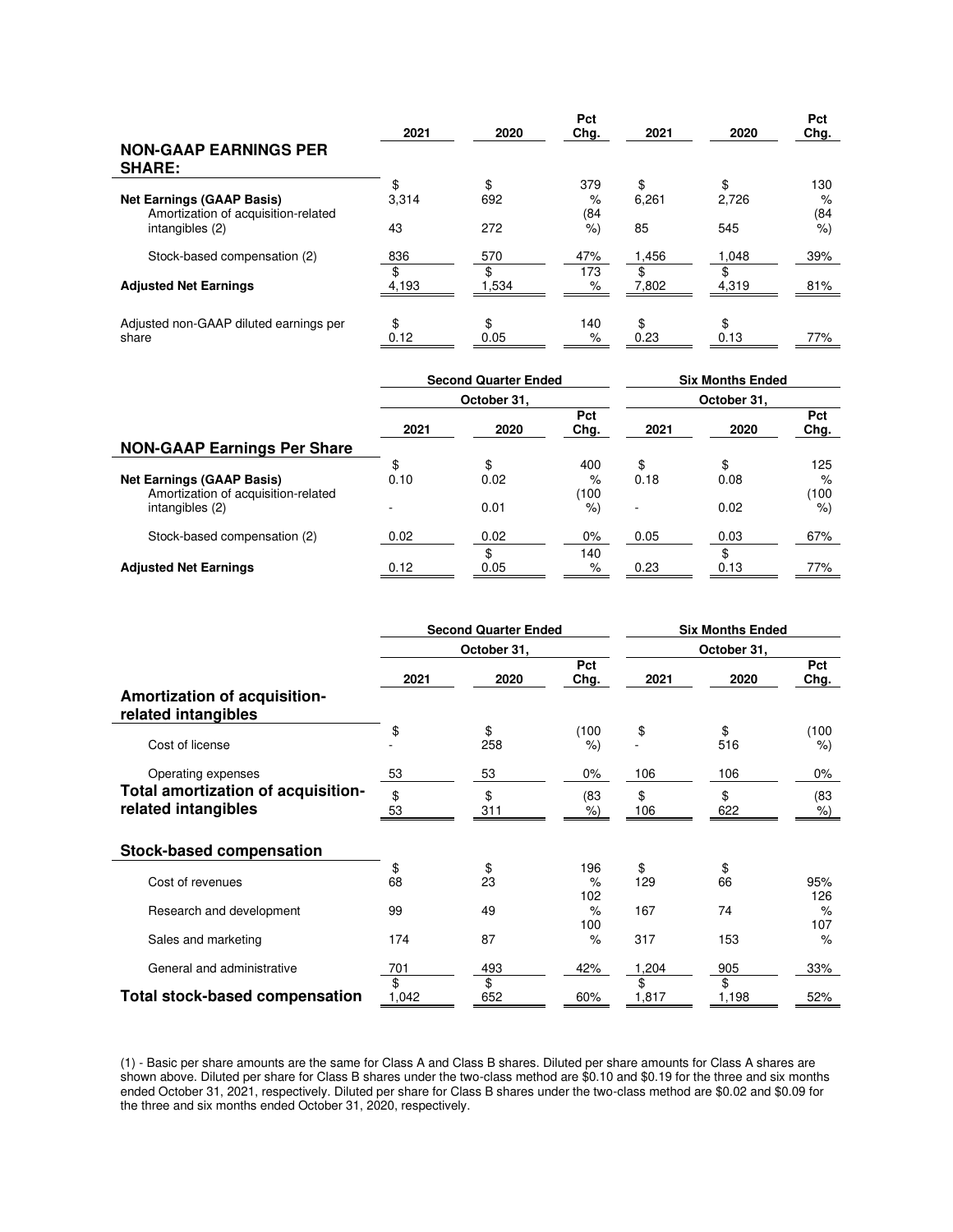(2) - Tax affected using the effective tax rate excluding a discrete item related to excess tax benefit for stock options for the three and six month periods ended October 31, 2021 of 19.8% and 12.5% for the three and six month periods ended October 31, 2020, respectively.

nm- not meaningful

| AMERICAN SOFTWARE, INC.<br><b>Consolidated Balance Sheet Information</b><br>(In thousands)<br>(Unaudited) |                |              |  |  |  |
|-----------------------------------------------------------------------------------------------------------|----------------|--------------|--|--|--|
|                                                                                                           | October<br>31, | April 30,    |  |  |  |
|                                                                                                           | 2021           | 2021         |  |  |  |
| Cash and Cash Equivalents                                                                                 | \$<br>94,201   | \$<br>88,658 |  |  |  |
| Short-term Investments<br>Accounts Receivable:                                                            | 17,163         | 16,006       |  |  |  |
| <b>Billed</b>                                                                                             | 19,662         | 24,438       |  |  |  |
| Unbilled                                                                                                  | 2,475          | 2,201        |  |  |  |
| Total Accounts Receivable, net                                                                            | 22,137         | 26,639       |  |  |  |
| Prepaids & Other                                                                                          | 7,375          | 5,320        |  |  |  |
| <b>Current Assets</b>                                                                                     | 140,876        | 136,623      |  |  |  |
| PP&E, net                                                                                                 | 3,689          | 3,428        |  |  |  |
| Capitalized Software, net                                                                                 | 3,057          | 4,767        |  |  |  |
| Goodwill                                                                                                  | 25,888         | 25,888       |  |  |  |
| Other Intangibles, net                                                                                    | 254            | 360          |  |  |  |
| Deferred Sales Commissions - Non-current                                                                  | 2,256          | 2,474        |  |  |  |
| Lease Right of Use Assets                                                                                 | 1,249          | 1,454        |  |  |  |
| <b>Other Non-current Assets</b>                                                                           | 2,339          | 2,163        |  |  |  |
| <b>Total Assets</b>                                                                                       | 179,608        | 177,157      |  |  |  |
| <b>Accounts Payable</b>                                                                                   | \$<br>1.994    | \$<br>1,732  |  |  |  |
| Accrued Compensation and Related costs                                                                    | 4,281          | 6,129        |  |  |  |
| Dividend Payable                                                                                          | 3,676          | 3,615        |  |  |  |
| Operating Lease Obligation - Current                                                                      | 665            | 739          |  |  |  |
| <b>Other Current Liabilities</b>                                                                          | 611            | 1,307        |  |  |  |
| Deferred Revenues - Current                                                                               | 35,968         | 37,142       |  |  |  |
| <b>Current Liabilities</b>                                                                                | 47,195         | 50,664       |  |  |  |
| Operating Lease Obligation - Non-current                                                                  | 669            | 821          |  |  |  |
| Deferred Tax Liability - Non-current                                                                      | 2,527          | 2,627        |  |  |  |
| Other Long-term Liabilities                                                                               | 370            | 654          |  |  |  |